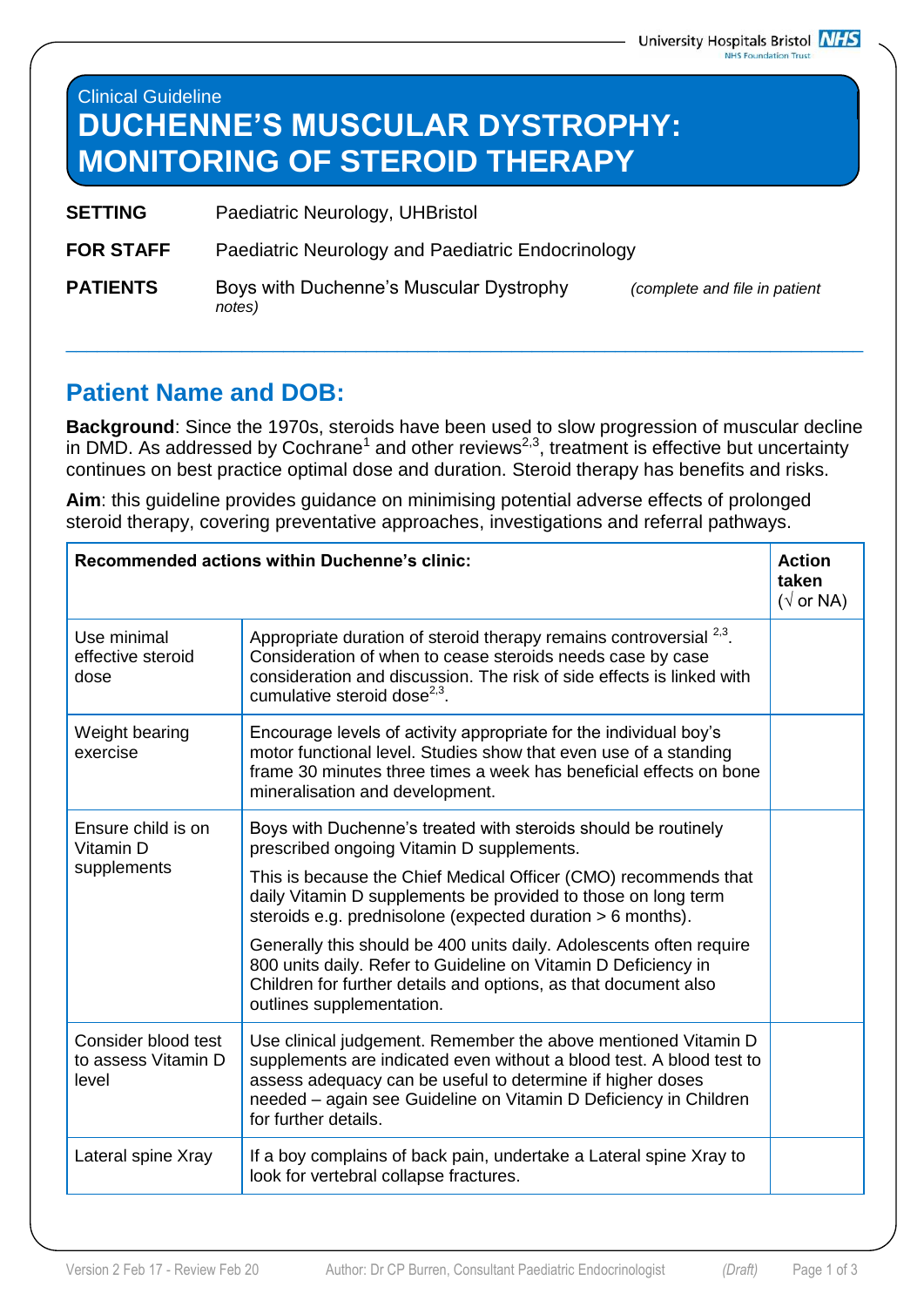Monitor Growth Regularly plot height and weight on growth chart

| <b>Referrals to Endocrinology for additional input</b><br>(after addressing the items on previous page) |                                                                                                                                                                                                                                                                                                                                                                           |                                                                                                                                                                                                                                                                                                                                                                                                                                                                                                             |                                            |
|---------------------------------------------------------------------------------------------------------|---------------------------------------------------------------------------------------------------------------------------------------------------------------------------------------------------------------------------------------------------------------------------------------------------------------------------------------------------------------------------|-------------------------------------------------------------------------------------------------------------------------------------------------------------------------------------------------------------------------------------------------------------------------------------------------------------------------------------------------------------------------------------------------------------------------------------------------------------------------------------------------------------|--------------------------------------------|
| <b>Referral for</b><br>What?                                                                            | When?                                                                                                                                                                                                                                                                                                                                                                     | <b>Details</b>                                                                                                                                                                                                                                                                                                                                                                                                                                                                                              | <b>Action</b><br>taken<br>$(\sqrt{or NA})$ |
| <b>Dual-energy</b><br>X-ray<br><b>Absorptiometry</b><br>(DEXA)                                          | Please implement<br>the above items first<br>of all.<br>Useful to obtain<br>$\bullet$<br>baseline at<br>commencement<br>of steroids and<br>after correcting<br>any Vitamin D<br>deficiency (<25<br>nmol/L)<br>Thereafter, 1-2<br>$\bullet$<br>yearly if<br>ambulant; non-<br>ambulant 6<br>monthly<br>Lateral spine X<br>$\bullet$<br>ray if $Z$ score $<$ 2<br><b>SD</b> | Request Paediatric DEXA on Medway Service<br>Orders.<br>DEXA scan will be performed on DEXA machine<br>in Dept Rheumatology, Level 6, BRI.<br>The room does have a hoist. Please provide<br>details on whether can self-transfer or will need<br>a hoist on the Medway Service Order, so that<br>DEXA technicians can allocate appropriate<br>timeslot for the scan.<br>Please also note if they have had spinal rodding<br>surgery, as this will influence which views are<br>obtainable on DEXA scanning. |                                            |
| <b>Tetracosactide</b><br>(Synacthen)<br><b>Test</b>                                                     | Recommended:<br>after long<br>$\bullet$<br>duration of<br>steroids<br>especially if<br>considering<br>reduction or<br>cessation of<br>steroids                                                                                                                                                                                                                            | Please write to Dr Burren requesting Synacthen<br>test, including details of current steroid dose,<br>approximate duration and any plans for<br>reduction or cessation.<br>Paediatric Endocrinology team will then arrange<br>CIU admission and coordinate the necessary<br>prednisolone to hydrocortisone conversion prior<br>to test.                                                                                                                                                                     |                                            |
| <b>Clinical opinion</b><br>from paediatric<br>endocrinology                                             | Clinical referral<br>recommended if<br>either:<br>fractures have<br>$\bullet$<br>occurred<br>or concerns<br>regarding growth<br>and puberty                                                                                                                                                                                                                               | Please write to Dr Burren outlining clinical<br>details. Patient will generally then be seen in<br>endocrine clinic. Remember, routine DEXAs and<br>Synacthen test's can be requested separately,<br>as above.                                                                                                                                                                                                                                                                                              |                                            |

## **References:**

- 1. Osteoporosis in Duchenne Muscular Dystrophy. Quinlivan et al. Neuromuscular Disorders 2005;15:72-79.
- 2. Glucocorticoid corticosteroids for Duchenne muscular dystrophy (Review). Manzur et al. The Cochrane Library 2009. DOI: 10.1002/14651858.CD003725.pub3